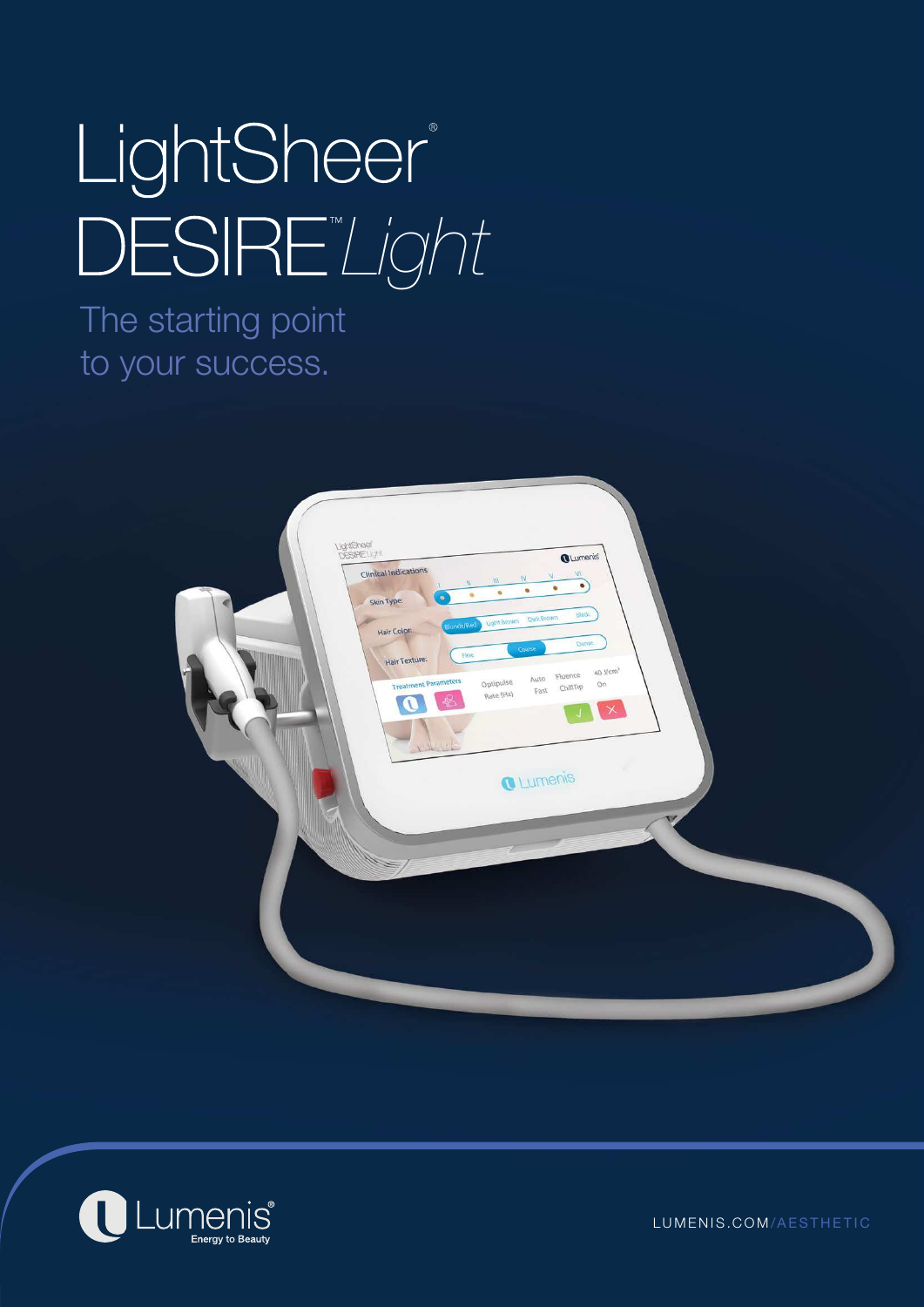## Grow your Business with DESIRE



2 **Handpieces** 

Advanced ChillTip™ **Technology** 

More and more people desire to have permanent hair reduction. They want a treatment that is **effective**, fast and comfortable.

To meet these needs, Lumenis, a leader in laser and energy based technologies, developed the LightSheer DESIRE so you can:

### Benefit from a rapid return on investment

### Increase your patient satisfaction

### Grow your business

#### In order to provide you with optimal treatment possibilities, the portable LightSheer DESIRE comes with:

- Versatile 805nm diode laser
- 2 handpieces with various spot sizes
- Advanced technology

#### The unique features of the LightSheer DESIRE enable you to provide your patients with:

- Maximal treatment comfort
- Long lasting results
- Suitable for a veriaty of skin types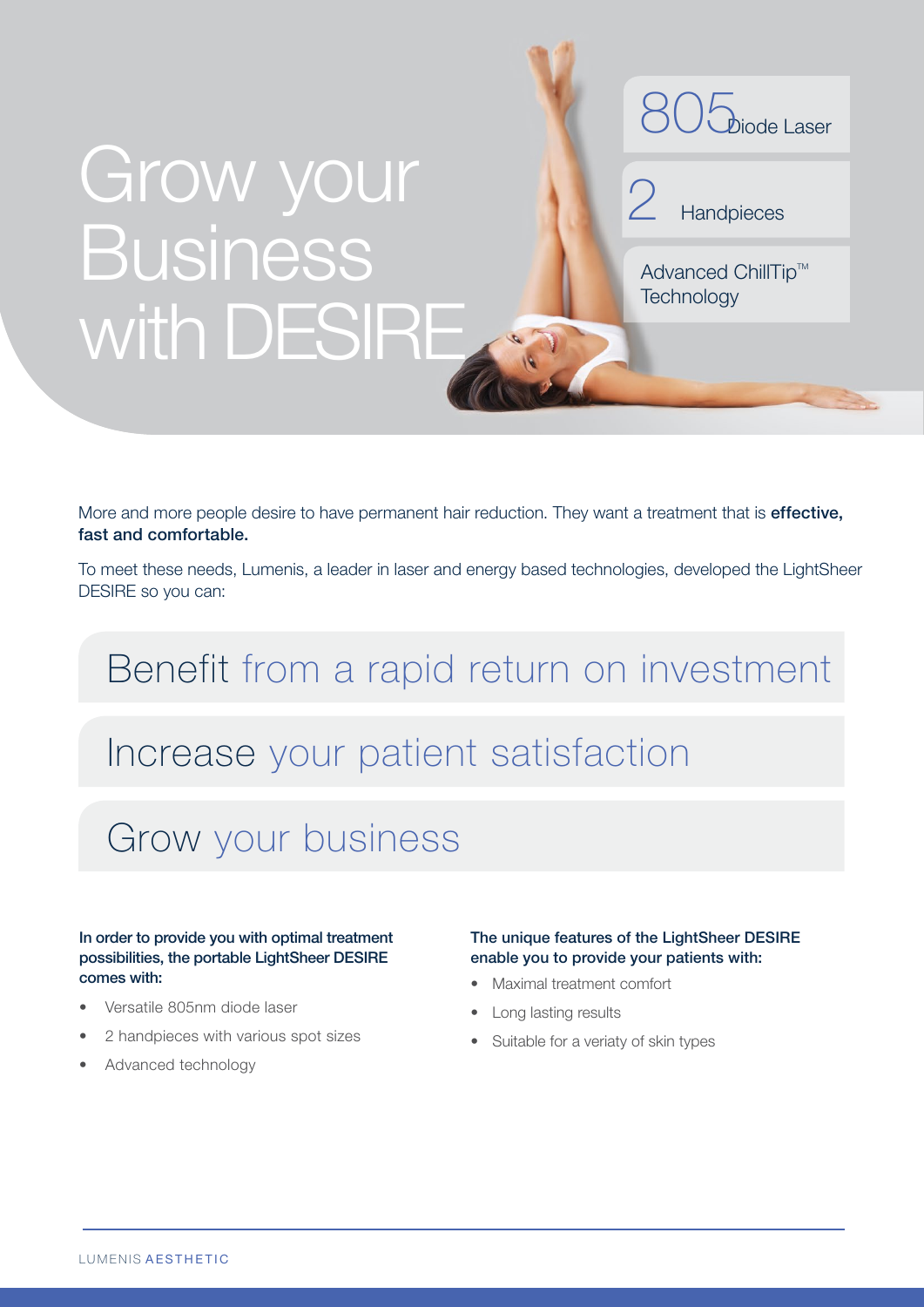## **Technology Behind** the DESIRE



#### Cutting Edge Technology

Great clinical results begin with the LightSheer DESIRE 805 nm diode laser and the ChillTip™ technology.

#### Choose between two handpieces offering different spot sizes to effectively treat any body area.



The XC has a Sapphire ChillTip spot size of 12x12mm, providing optimal solution for large and small areas.



The ET has a Sapphire ChillTip spot size of 9x9mm designed to treat small areas that require maximum precision and high fluence.

#### Advanced Graphical User Interface

Intuitive presets for fast learning curve and easy treatment delegation.



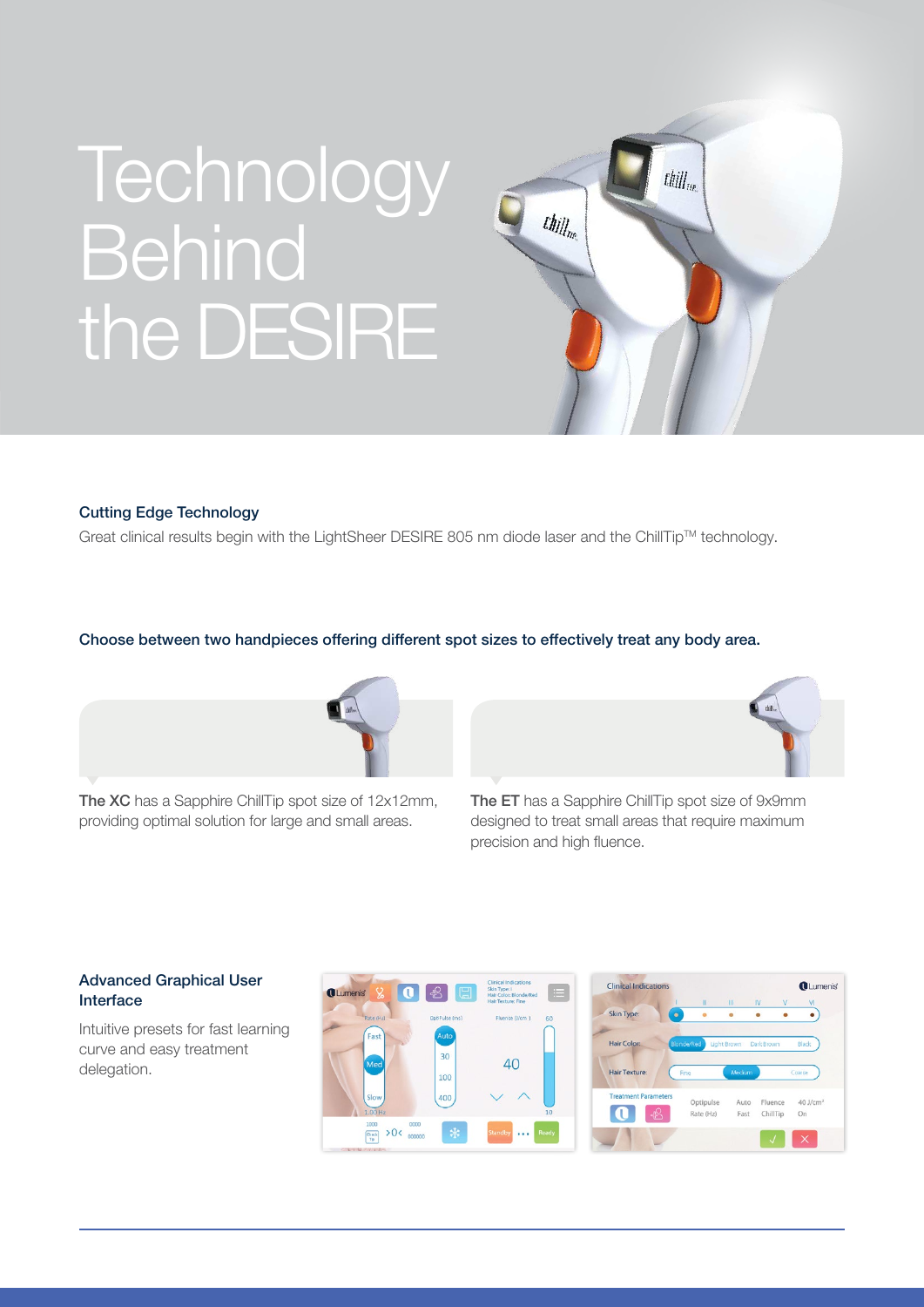## How it Works



#### How ChillTip™ Works



- 1. Skin is cooled before and during treatment.
- 
- 2. Skin is compressed. A laser beam is applied to the skin and the target is damaged

### Advantages of ChillTip™ Technology

| Safety   | Epidermal protection is achieved through ChillTip contact cooling.                                                                                                                                                 |
|----------|--------------------------------------------------------------------------------------------------------------------------------------------------------------------------------------------------------------------|
| Comfort  | By continuously cooling the skin, pain and discomfort are significantly reduced.                                                                                                                                   |
| Efficacy | Compression of the skin rotates follicle closer to the surface, blanches blood<br>vessels and reduces competing chromophores. High fluence enables treatment of<br>areas requiring precision and thin, light hair. |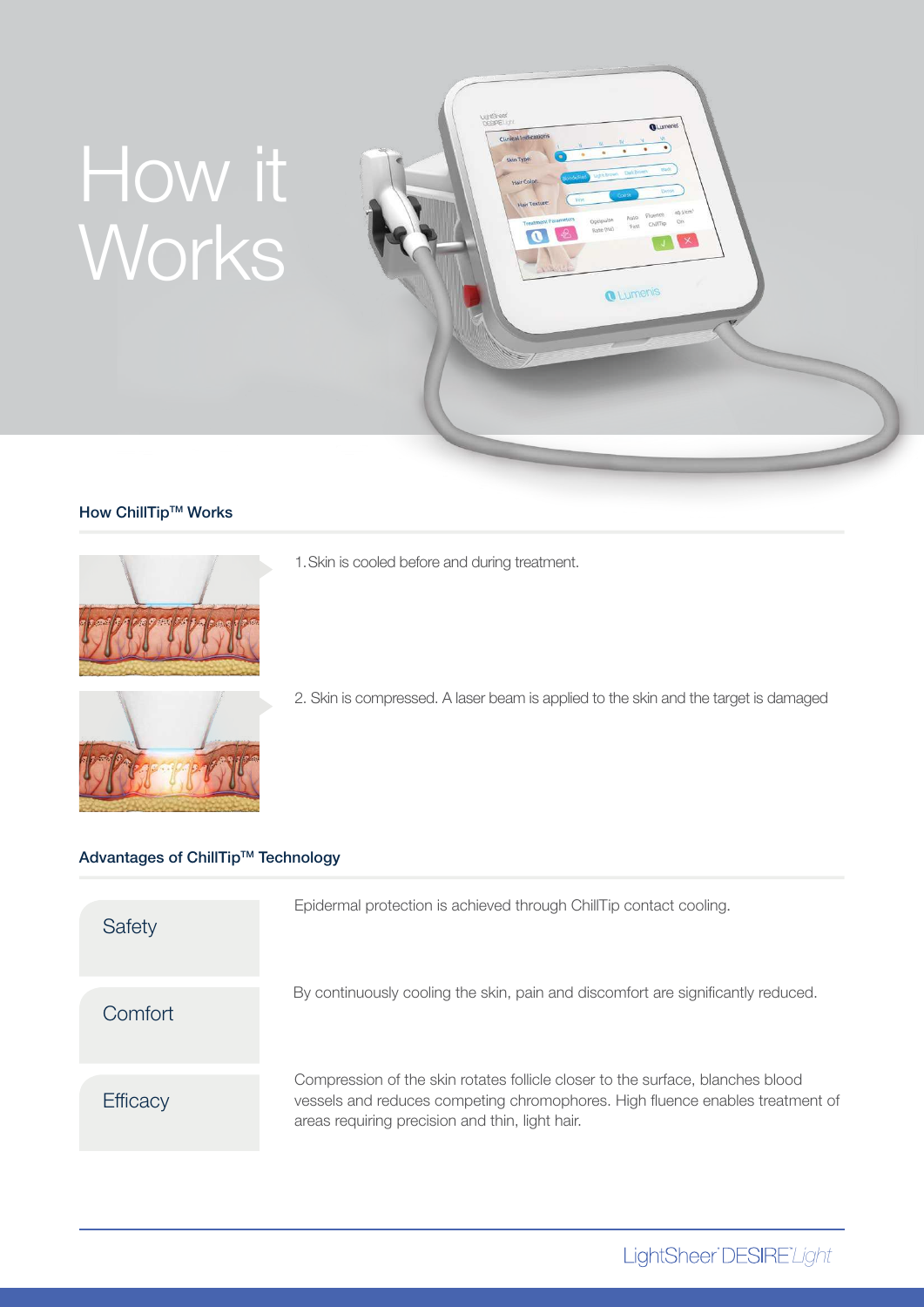## Desirable **Clinical** Results



The LightSheer technology by Lumenis has been validated in numerous clinical studies and peer reviewed articles and our customers the world over have been continuously reported hight level of patient satisfaction and repeatable results.



Eight months follow-up post 3 treatments Courtesy of Robert M. Adrian, M.D.

Five months follow-up post 3 treatments Four months follow-up post

3 treatments

*"I chose the LightSheer for my practice because it uses an 805 diode and I am very pleased with my choice. The results are outstanding and the treatment is most comfortable for the patients."*

Adele Quintana, M.D.

*"The LightSheer is a fast and easy to use device. It is perfect for treating all body areas .The cooling of the ChillTip of ET & XC handpieces enables an effective and comfortable treatment for all of my patients."*

Omar A. Ibrahimi, M.D., Ph.D.

#### Warnings and Risks:

Treatment should not be attempted on patients with the following conditions in the treatment area: any active infections or inflammatory skin conditions, Dysplastic nevi, tattoos, active cold sores, open lacerations or abrasions, viral, fungal, or bacterial diseases or a history of post inflammatory hyperpigmentation. The most common immediate responses of laser treatment for hair removal, vascular lesions, pigmented lesions are erythema, edema, perifollicular edema and perivascular edema, vascular bleaching, hyperpigmentation and hypopigmentation or textural changes of the treated areas. The complete list of contraindications and risks can be found in the LigthSheer DESIRE Light user manual.